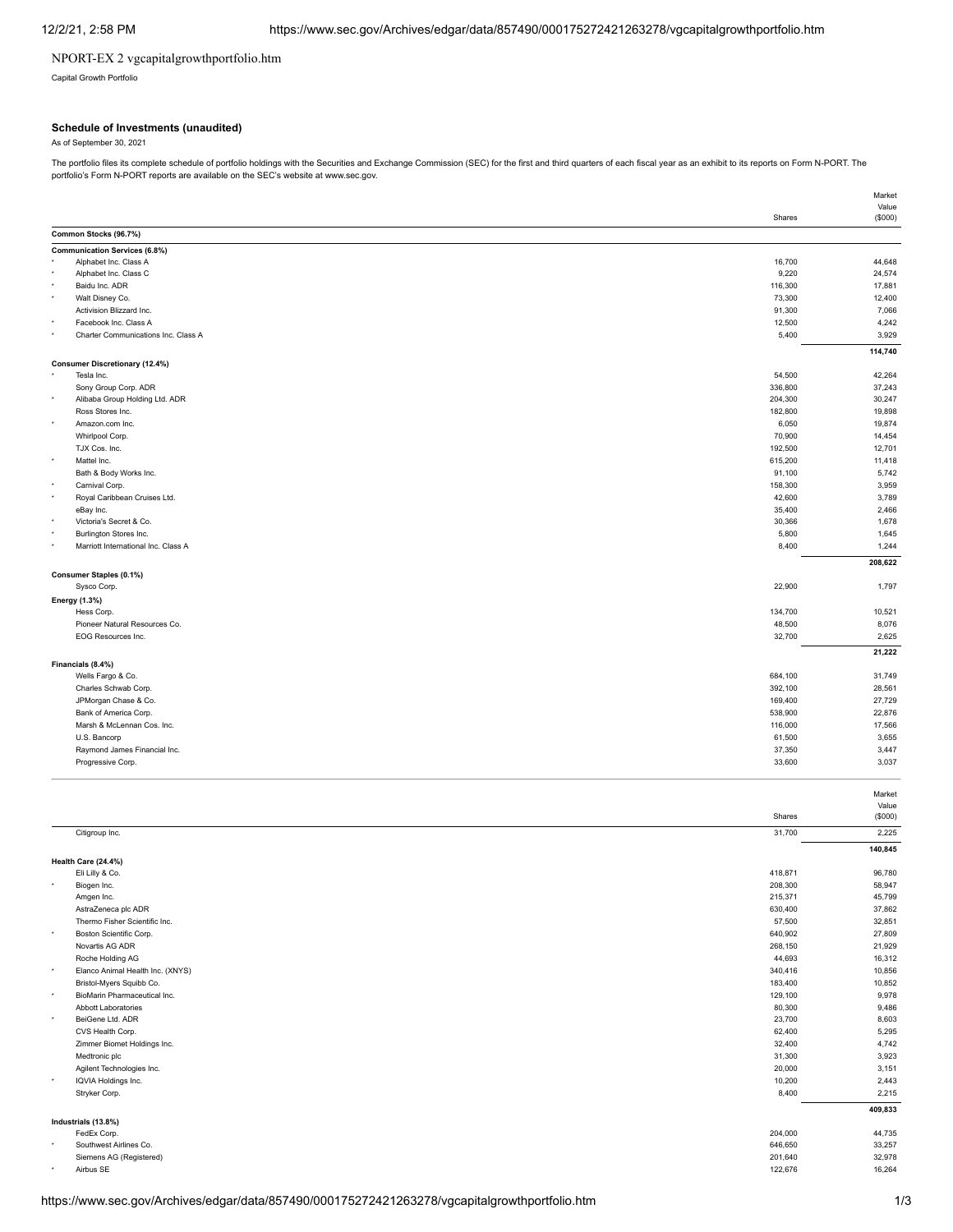### 12/2/21, 2:58 PM https://www.sec.gov/Archives/edgar/data/857490/000175272421263278/vgcapitalgrowthportfolio.htm

| $\star$ | United Airlines Holdings Inc.       | 309,900   | 14,742  |
|---------|-------------------------------------|-----------|---------|
|         | Caterpillar Inc.                    | 63,700    | 12,229  |
|         | Union Pacific Corp.                 | 57,700    | 11,310  |
| $\star$ | American Airlines Group Inc.        | 535,000   | 10,978  |
| $\star$ | Delta Air Lines Inc.                | 252,500   | 10,759  |
|         | United Parcel Service Inc. Class B  | 45,450    | 8,276   |
| $\star$ | Alaska Air Group Inc.               | 108,100   | 6,335   |
|         | Textron Inc.                        | 77,100    | 5,382   |
| $\star$ | TransDigm Group Inc.                | 7,450     | 4,653   |
|         | Carrier Global Corp.                | 73,800    | 3,820   |
|         | Deere & Co.                         | 9,400     | 3,150   |
|         | AMETEK Inc.                         | 21,000    | 2,604   |
|         | CSX Corp.                           | 77,700    | 2,311   |
|         | General Dynamics Corp.              | 10,700    | 2,098   |
|         | Raytheon Technologies Corp.         | 21,100    | 1,814   |
| $\star$ | Lyft Inc. Class A                   | 33,400    | 1,790   |
|         | Otis Worldwide Corp.                | 21,250    | 1,748   |
|         |                                     |           | 231,233 |
|         | Information Technology (28.5%)      |           |         |
|         | Microsoft Corp.                     | 261,500   | 73,722  |
| $\star$ | Adobe Inc.                          | 115,300   | 66,381  |
|         | Texas Instruments Inc.              | 290,300   | 55,799  |
|         | Micron Technology Inc.              | 588,300   | 41,758  |
|         | KLA Corp.                           | 101,300   | 33,886  |
|         | Intel Corp.                         | 477,400   | 25,436  |
|         | NetApp Inc.                         | 236,000   | 21,183  |
|         | Intuit Inc.                         | 36,700    | 19,800  |
|         | Telefonaktiebolaget LM Ericsson ADR | 1,414,200 | 15,839  |
|         | NVIDIA Corp.                        | 70,600    | 14,625  |
|         |                                     |           |         |

|                  |                                             |         | Value     |
|------------------|---------------------------------------------|---------|-----------|
|                  |                                             | Shares  | (\$000)   |
|                  | QUALCOMM Inc.                               | 100,700 | 12,988    |
|                  | Oracle Corp.                                | 147,000 | 12,808    |
|                  | Analog Devices Inc.                         | 65,600  | 10,987    |
|                  | Hewlett Packard Enterprise Co.              | 723,050 | 10,303    |
|                  | HP Inc.                                     | 362,350 | 9,914     |
|                  | Visa Inc. Class A                           | 44,100  | 9,823     |
|                  | Entegris Inc.                               | 51,300  | 6,459     |
|                  | Cisco Systems Inc.                          | 117,600 | 6,401     |
|                  | PayPal Holdings Inc.                        | 24,000  | 6,245     |
|                  | Apple Inc.                                  | 37,800  | 5,349     |
|                  | Applied Materials Inc.                      | 31,800  | 4,094     |
|                  | Corning Inc.                                | 96,250  | 3,512     |
| ٠                | Splunk Inc.                                 | 22,400  | 3,242     |
| ٠                | Autodesk Inc.                               | 5,900   | 1,682     |
|                  | Mastercard Inc. Class A                     | 4,700   | 1,634     |
|                  | Fidelity National Information Services Inc. | 13,300  | 1,618     |
| ٠                | BlackBerry Ltd.                             | 148,000 | 1,440     |
|                  | Plantronics Inc.                            | 54,150  | 1,392     |
|                  |                                             |         | 478,320   |
| Materials (1.0%) |                                             |         |           |
|                  | Albemarle Corp.                             | 32,100  | 7,029     |
| ٠                | Glencore plc                                | 702,066 | 3,303     |
|                  | Freeport-McMoRan Inc.                       | 65,500  | 2,131     |
|                  | Linde plc                                   | 6,300   | 1,848     |
|                  | DuPont de Nemours Inc.                      | 18,066  | 1,228     |
|                  | Dow Inc.                                    | 18,066  | 1,040     |
|                  |                                             |         | 16,579    |
|                  | Total Common Stocks (Cost \$914,537)        |         | 1,623,191 |
|                  | Temporary Cash Investments (3.3%)           |         |           |
|                  | Money Market Fund (3.3%)                    |         |           |

| Vanguard Market Liquidity Fund, 0.068% (Cost \$55,749) | 557.488 | 55,749    |
|--------------------------------------------------------|---------|-----------|
| Total Investments (100.0%) (Cost \$970,286)            |         | 1,678,940 |
| Other Assets and Liabilities-Net (0.0%)                |         | 288       |
| Net Assets (100%)                                      |         | 1,679,228 |

Cost is in \$000.

Non-income-producing security.

1 Affiliated money market fund available only to Vanguard funds and certain trusts and accounts managed by Vanguard. Rate shown is the 7-day yield.

ADR—American Depositary Receipt.

A. Security Valuation: Securities are valued as of the close of trading on the New York Stock Exchange (generally 4 p.m., Eastern time) on the valuation date. Equity securities are valued at the latest quoted sales prices official closing prices taken from the primary market in which each security trades; such securities not traded on the valuation date are valued at the mean of the latest quoted bid and asked prices. Securities for which market quotations are not readily available, or whose values have been affected by events occurring before the portfolio's pricing time but after the close of the securities' primary markets, are valued at their fair value calculated according to procedures adopted by the board of trustees. These procedures include obtaining quotations from an independent pricing service, monitoring news to identify significant market- or security-specific events, and evaluating changes in the values of foreign market proxies (for example, ADRs, futures contracts, or exchange-traded funds), between the time the foreign markets close and the portfolio's pricing time. When fair-value pricing is employed, the prices of securities used by a portfolio to calculate its net asset value may differ from quoted or published prices for the same securities. Investments in Vanguard Market Liquidity Fund are valued at that fund's net asset value.

B. Foreign Currency: Securities and other assets and liabilities denominated in foreign currencies are translated into U.S. dollars using exchange rates obtained from an independent third party as of the portfolio's pricing time on the valuation date. Realized gains (losses) and unrealized appreciation (depreciation) on investment securities include the effects of changes in exchange rates since the securities were purchased, combined with the effects of changes in security prices. Fluctuations in the value of other assets and liabilities resulting from changes in exchange rates are recorded as unrealized foreign currency gains (losses) until the assets or liabilities are settled in cash, at which time they are recorded as realized foreign currency gains (losses).

C. Various inputs may be used to determine the value of the portfolio's investments. These inputs are summarized in three broad levels for financial statement purposes. The inputs or methodologies used to value securities are not necessarily an indication of the risk associated with investing in those securities.

**Level 1**—Quoted prices in active markets for identical securities.

Market